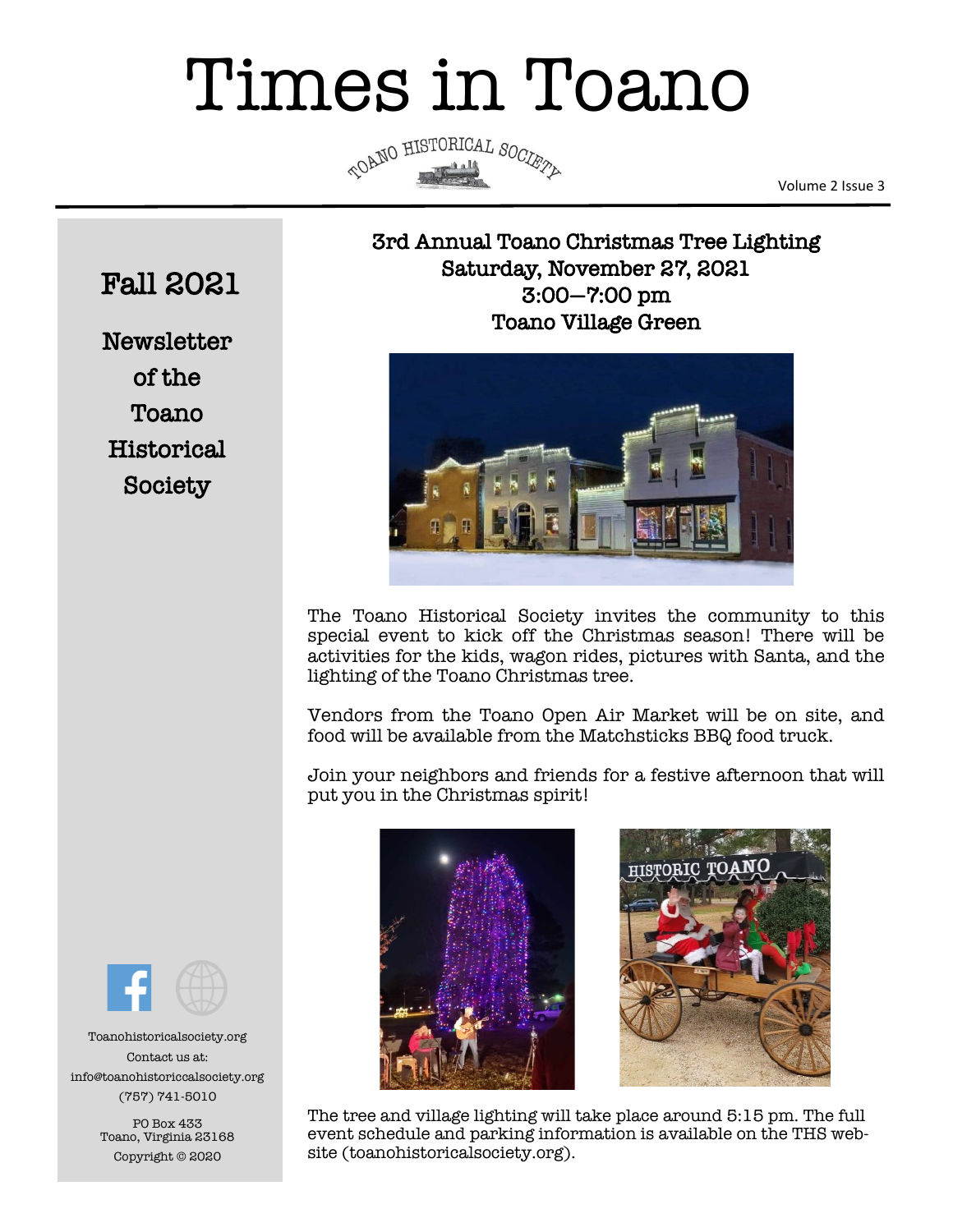## THS Merchandise at the Toano Open Air Market

THS merchandise is available for purchase at the Toano Open Air Market. Items include The History and Revitalization of Toano and notecards featuring paintings of old Toano buildings by Toano artist Bill Shockley. We also have T-shirts (see new design below), hats, and watercolor note cards by former Toano resident Louanne Martin, and the 2nd edition of From Toano to Germany and Back.

## 2021 Toano Christmas Ornament

Add to your Toano ornament collection or start a new tradition with the 2021 Toano Christmas ornament. This year's ornament features the familiar trio of historic buildings in Toano and will add a beautiful local touch to your tree! Ornaments can be purchased at the THS table at the Toano Open Air Market and at the Annual Christmas Tree Lighting.



## New THS Shirt Design

Check out our new T-shirt design, now available at the Toano Open Air Market. Show your Toano pride by wearing one of these new styles!



## Become a Member of THS Online signup now available!

If you would like to support the work of the Toano Historical Society, please consider becoming a member.

Annual Membership Cost:

\$25 Individual, \$35 Family, \$55 Business

How to join:

- Go to the Membership Page of the THS website to sign up and pay online
- Sign up at the THS table at the Toano Open Air Market

## Volunteers Needed for THS Events

Are you a good organizer? Have experience with event planning? Then we can use your help! THS is currently seeking volunteers for our Programs and Events Planning Committee. If interested, contact Deidre McAuley-Hayes at info@toanohistoricalsociety.org.



## The History and Revitalization of Toano

Based on a presentation by Jack Wray to the Tidewater Virginia Historical Society, this book tells the history of Toano and summarizes the current work for its revitalization. It is filled with pictures from across the years. Anyone interested in the history and future of our village should check it out.

The book is available for purchase on Amazon or at the THS table at the Toano Open Air Market. All proceeds will go to the Toano Historical Society.



The History and **Revitalization of Toano** A Presentation by Jack Wray March 14, 2021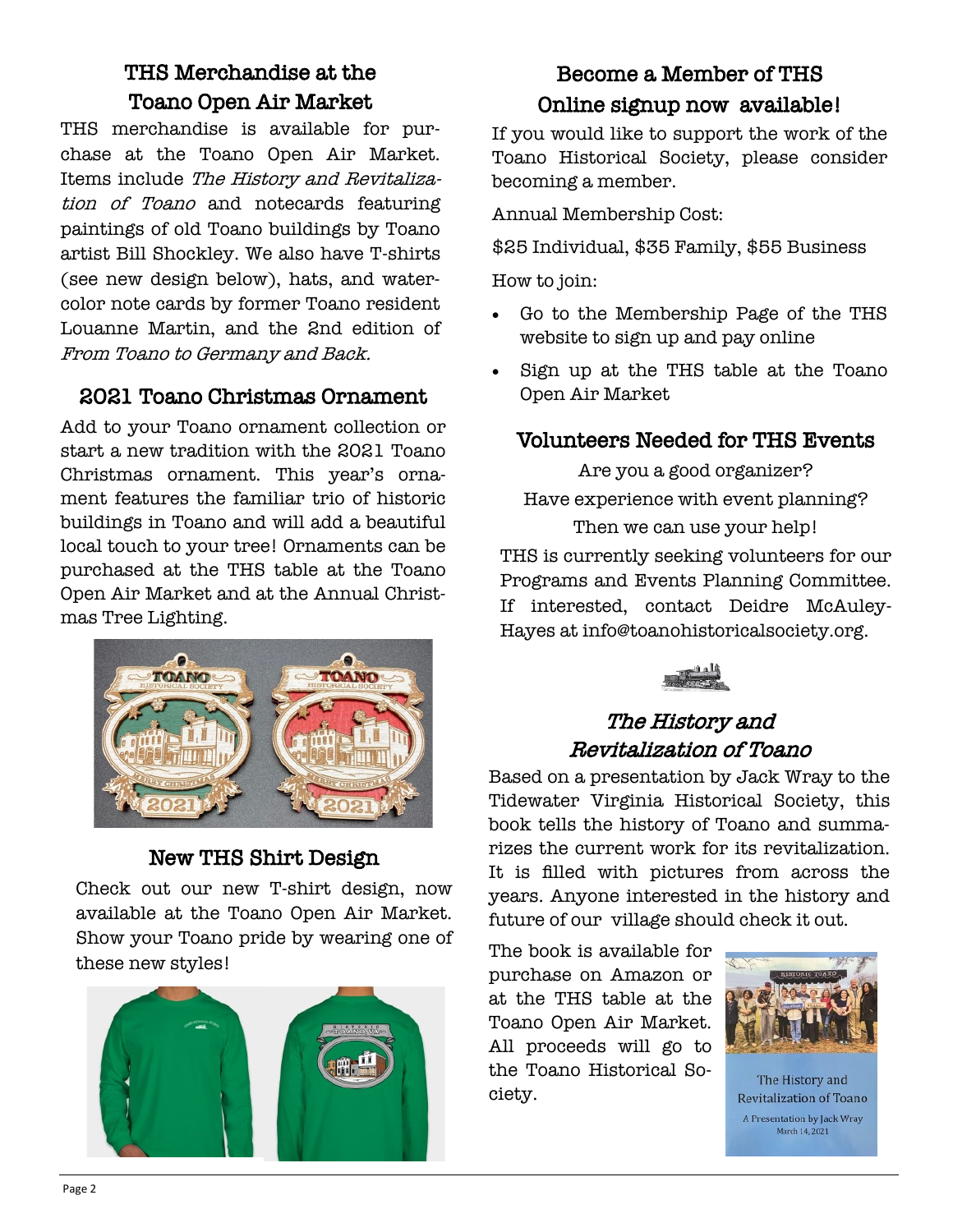### A Letter from Jack Wray THS President

Dear Friends of Toano Historical Society,



From an early age, I've always admired old buildings and houses. My grandparents lived next door in an older house (1920) and my grandfather's general merchandise store (1906) was just across the street. I spent lots of time in both places growing up in Toano. I guess my love of history and old buildings began back then.

As builders in Charlottesville, my brother, Jeff and I occasionally performed contracts involving historic preservation. These were always our favorite projects.

In 1986, our general contracting company, Wray Bros Inc., was the successful bidder of a new project at Ashlawn

Highland, the home of our 5th president, James Monroe. It is owned by the College of William and Mary. From a photograph taken in 1904 of a building known as the servants' quarters, local Charlottesville architects Browne, Eichman, Dalgliesh and Gilpin designed a new building that duplicated to scale the facade of the former servants' quarters. It was to be built on the exact location of the original and become a new space for events.

One of the most interesting things about this project, aside from spending 6 months on the historic property, was the reconstruction of the chimneys. The photo revealed they were built out of field stone probably collected on the site. At the very top of the chimneys, forming a lip, were pieces of 1" slabs of slate. The director of Ashlawn at that time, Carolyn Holmes, arranged for us to collect field stones from Morven Stud Farm, owned by John Kluge. It was less than a half mile from Ashlawn. We took our dump truck out to his fields and were able to collect enough stones for the chimney. Then it was on to Buckingham Slate Co. where we picked up discarded pieces of slate for the chimney tops. Other than our labor to gather up these materials, they were all free and donated to the project. I believe this was



when I really got the bug for historic preservation.

Fast forward to today. Wray Bros Inc. is restoring the historic Travers House (circa 1912) on the corner of Church Lane and Rt. 60 in our hometown of Toano. We have salvaged as much of the original home as possible, including the wood framing, tongue and groove floorboards, windows, metal roofing, and exterior doors.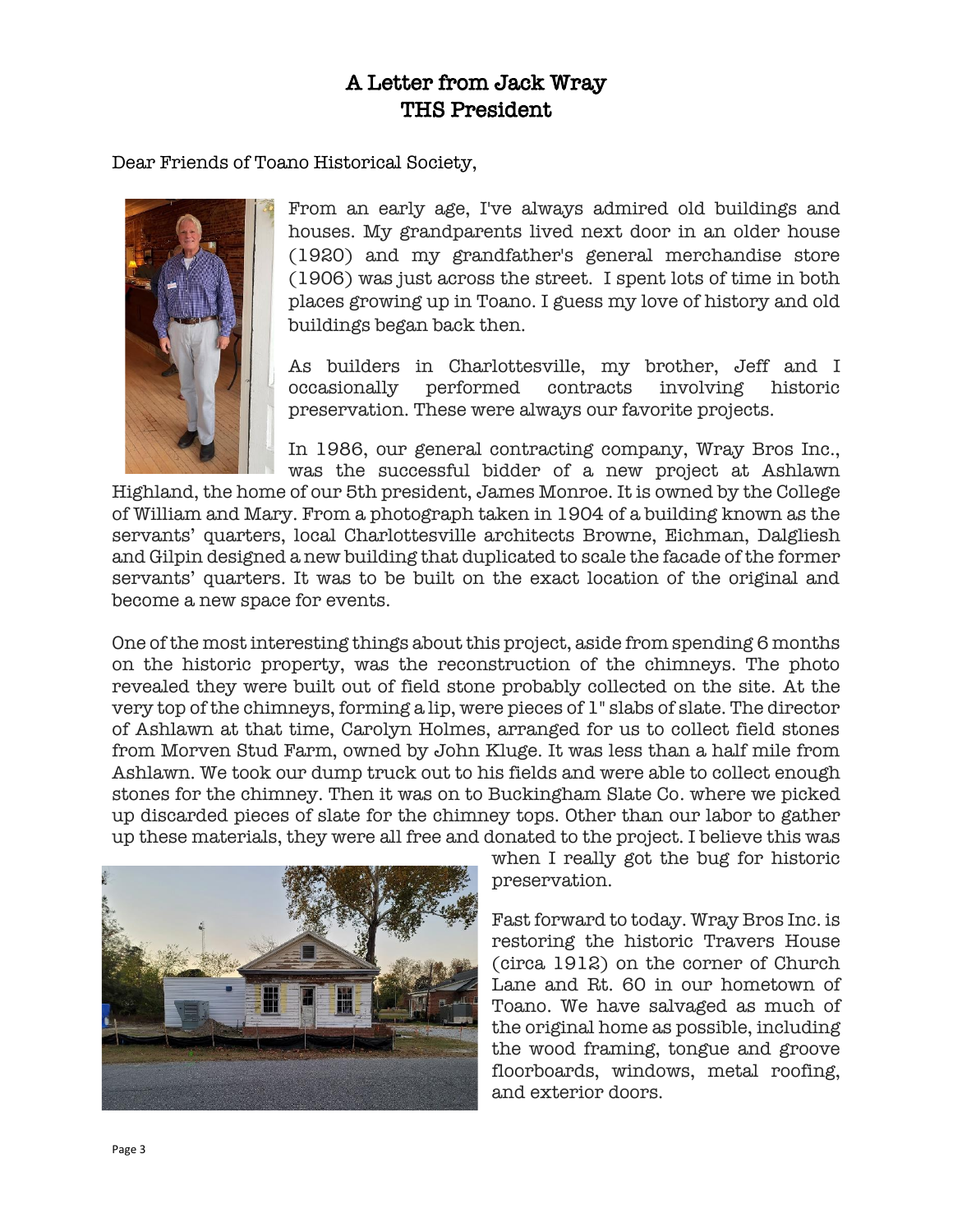In addition to using materials from the original home, we are repurposing historic interior millwork components from Variety Grove, a 1901 Toano Landmark House on Forge Road that was demolished last year. Other components, like the wood porch columns and rails and wood paneling around the bar and display counters were salvaged from a farmhouse we dismantled in Charlottesville in 2003 known as Oakleigh, built in 1887. The front door is late 1800s and has beveled glass and a mail slot. We found another period door for the back porch at Lucky Junque. Lastly, we were able to salvage a couple of things we'll be using from the rubble of the recently demolished Gatewood House.





When the bakery finally opens in early 2022, I hope patrons will enjoy the local history that's been used to rebuild this modest little house on the corner.

Jack Wray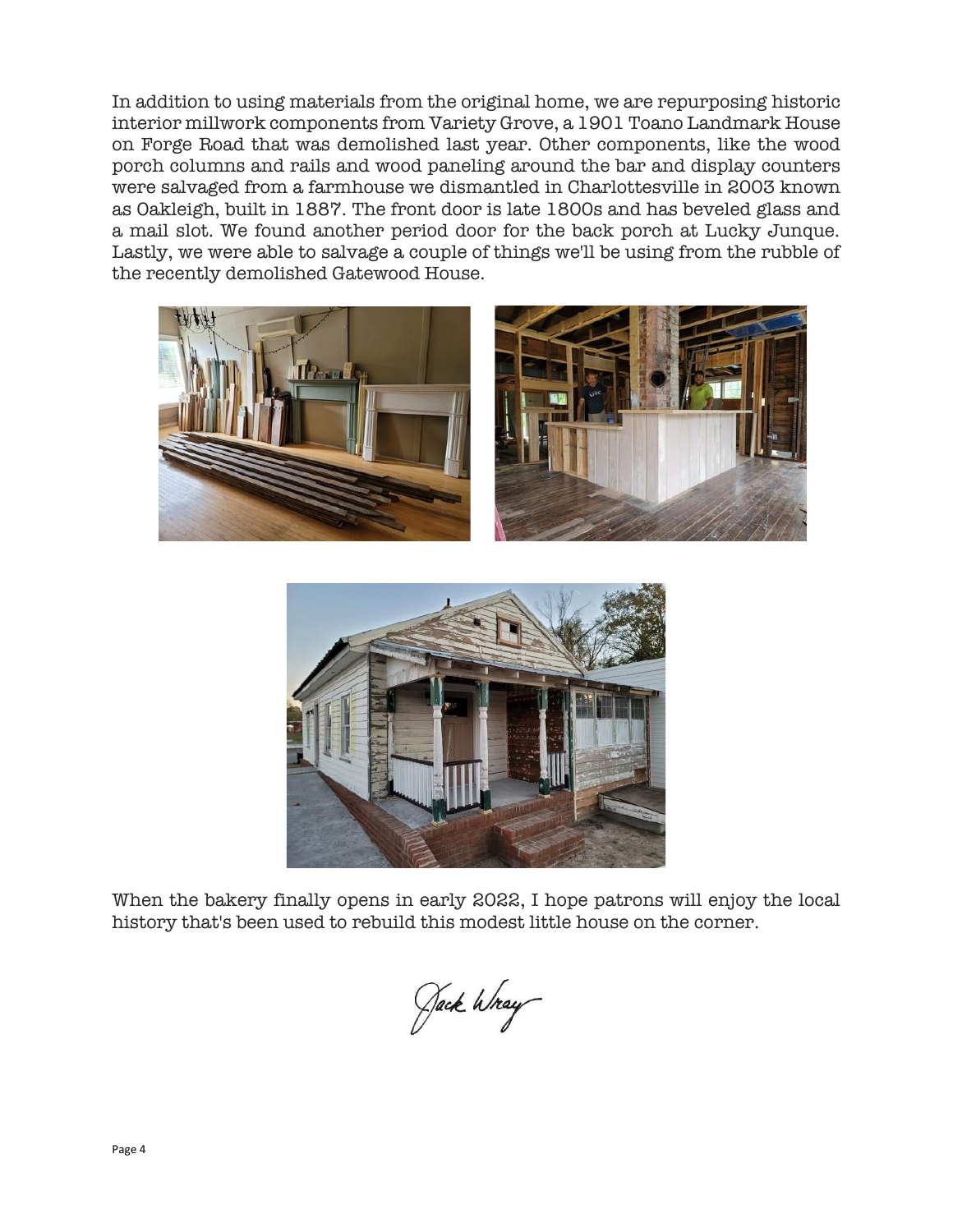## Toano Loses Historic Gatewood House

Our community was saddened by the news that the Gatewood house, which was once a wonderful landmark in Toano, has been torn down. Efforts to protect this historic building were unsuccessful, and we are heartbroken that a solution to save the Gatewood was not realized. The building was demolished by its owner on September 7, 2021. It is part of the mission of THS to protect our historic buildings and landmarks, and we will continue to work toward this goal.



The preservation of historic buildings is a one-way street. There is no chance to renovate or save a historic site once it's gone. And we can never be sure what will be valued in the future. This reality brings to light the importance of locating and saving buildings of historic significance—because once a piece of history is destroyed, it is lost forever.

Jack Neely, "Nine Practical Reasons to Save Old Buildings"

#### THS Fall Event Recap Ed McMahon Presentation

Toano Historical Society recently hosted its Fall Event for THS Members and special guests at the Martin-Farinholt Store. The guest speaker for the evening was Ed McMahon, the former Chair of Main Street America and current Chair of Sustainable Development and Economic Policy for the Urban Land Institute in Washington DC.



Mr. McMahon spoke about the importance of historic preservation and community revitalization in small towns. He shared some benefits small town character brings, including a small downtown, providing a strong sense of community, the attractiveness of green spaces, walkable/bikeable pedestrian areas and mixed-use buildings. He discussed how historic preservation and community revitalization can go hand-inhand by incorporating history into architecture. He provided examples of successful revitalization efforts in other locations across the U.S. that are similar to the Toano community.



Thank you to all the THS members and special guests in attendance. We look forward to having more THS Members Events in the future. If you are interested in becoming a THS member, please visit the Membership page on our website for more information.